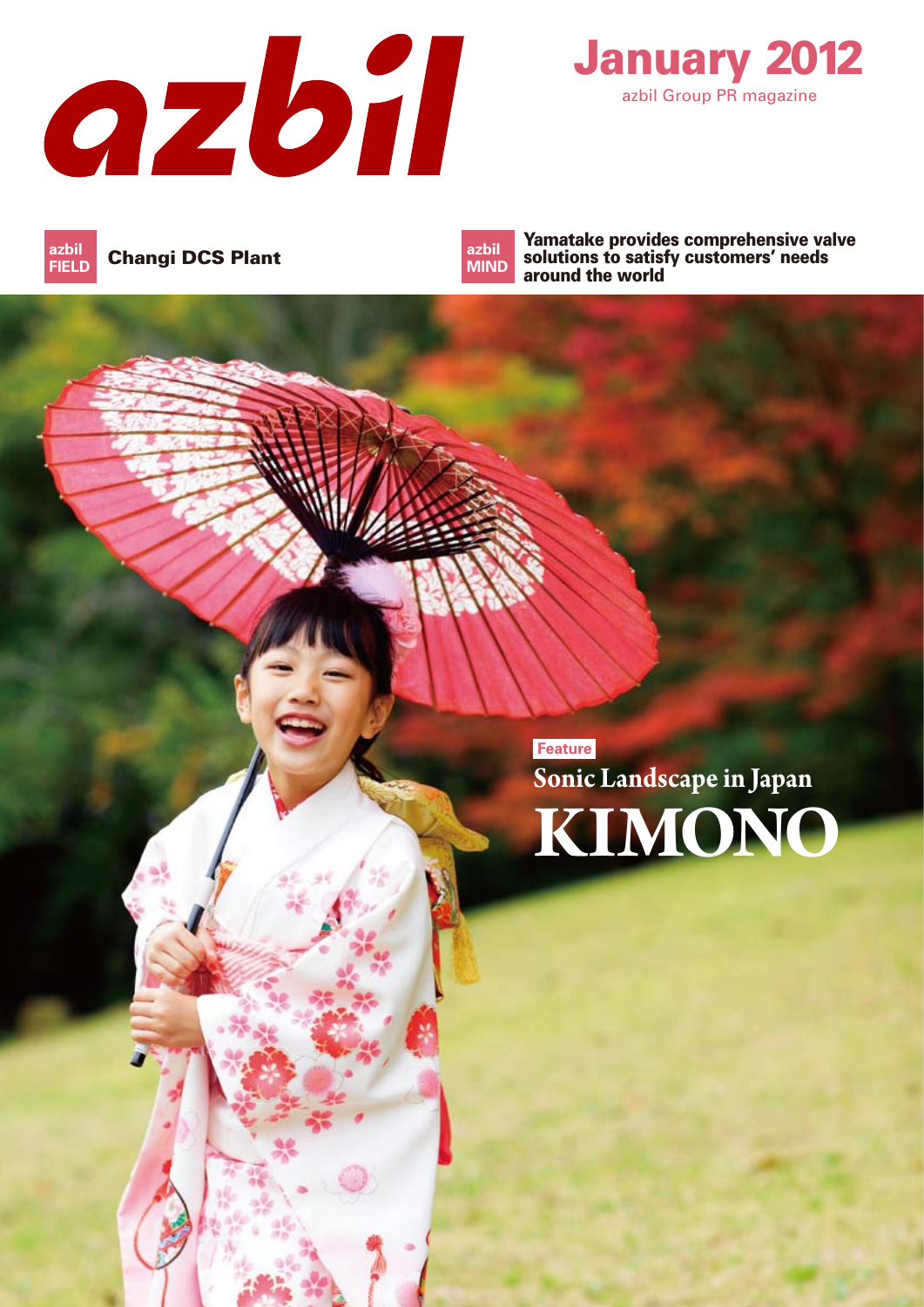## Conic Landscape in Japan KIMONO

# Kimono, traditional dress still worn today

tend classes on traditional pastimes such as the tea ceremony, flower arrangement, and Japanese dance, as well as when they attend traditional festivals and traditional performing arts like *noh* and *kabuki* theater. Even in the home, it is a tradition in many families for everyone to get dressed up in kimono during the official New Year's holidays (January 1st through 3rd). Putting on formal clothes for New Year's not only gives people a sense that it is a special time of year, the custom also stems from staying dressed up so that you look well-mannered and respectful when you go to extend season's greetings to family or close friends or when they come visit you during the holiday. This custom, however, has been gradually disappearing over the past several decades.

Just as with Western-style clothing, distinctions are made among formal, semi-formal, and informal *kimono*. Let us take the example of a wedding. First, the *kimono* of the families of the bride and groom must be formal. Traditional formalwear for men consists of a crested coat and divided skirt. Worn over a black *kimono*, the broad divided skirt is called a *hakama*, and the coat worn is called a *haori*. Black is the standard color for clothing worn above the waist, and the *haori* features the *kamon*\*<sup>2</sup> , or family crest, in five places on it. Women's formal wear is a black *tomesode*, or "shortenedsleeve", *kimono*. It is a black *kimono* with a decorative design only towards the hem, and also has family crests above the waist. Just as with men, the color must be black. However, exceptions are made for unmarried women, who may wear a richly colorful style called *furisode*. The sleeves of a *furisode kimono* drape very far down, hanging around one meter down from



the elbow. As the *furisode* is a *kimono* style just for unmarried women, they give off a youthful and extravagant impression and is enjoyable to look at. If you are a guest at a wedding, the *irotomesode*, or "colored shortenedsleeve", style, which spans the formal and semiformal range, is the best choice. It looks somewhat like a *furisode* with the sleeves taken up, but unlike the *furisode* the pattern is





the *kimono* apart and sew all of the pieces together flat, you would get a single, long piece of cloth. In other words, *kimono* are designed such that no part of the original bolt of cloth goes to waste.

 *Kimono* are always worn with a separate piece of cloth called an *obi* that functions as a belt. These *obi* are designed so that they also look attractive from behind. For women's *kimono*, the belts are often tied in different ways to create various nice-looking shapes on the back. Special Japanese toed socks are worn, and either clogs or sandals are generally chosen for footwear. People often coordinate all of their accessories to go with their *kimono*, which can include Japanese-style bags, coats, and even folding fans.

 When people put on *kimono* it generally means they are getting ready for special or formal occasions, such as weddings, funerals, enrollment and graduation ceremonies at universities or other schools, to see their young children attend ceremonies at K-12 schools, and formal parties. Many people also wear *kimono* to at-

which is formalwear for men. This style spread as a simplified form of formal *samurai* dress.

In ancient times, Japanese clothing was heavily influenced by Chinese clothing, but it is thought that after Japan stopped sending *kentōshi*\*1 (envoys) to China, *kimono* gradually evolved into clothing that was uniquely Japanese. From the end of the 16th to the beginning of the 17th centuries, commoners in Japan's feudal class system became relatively wealthy in a very short period of time, and a thriving culture developed that revolved around artisans and merchants that lived in the country's towns and cities. It was around this time that *kimono* are believed to have taken the form that we see today.

 The sleeves of *kimono* are very roomy, and the hem goes all the way to the ankles, forming a "T" shape when laid out. This shape is made by sewing together eight cuts of cloth (two each of the main body section, the sleeves, the long overlapping front panels, and the collar pieces) all in straight stitches. If you were to take

present only towards the hem. Once a woman gets married, she can have the sleeves of a *furisode kimono* cut short and still wear it. Called *homongi*, which literally means "visiting dress", it is considered the next level of formality after an *irotomesode kimono*. *Hōmongi* can be worn on a wide range of occasions such as wedding receptions and all sorts of parties.

 In addition to the ones described above, there are other *kimono* styles called *komon* and *tsumugi*, which are perfect for just going into town, as well as *yukata*, which are worn for going out in the summer. Kimono can be divided into two basic fabric types: *some* and *ori*, the techniques for which are unique to many different areas of Japan. If you see a *kimono*-clad woman in Japan walking *shanari shanari*, take a second and get a glimpse of the incredibly diverse world of *kimono*.



A style for young women, the most common occasion for wearing *furisode kimono* is at coming-of-age ceremonies.

## Choose the kind of kimono right for the place or circumstances

[Shanari shanari]  $\sim$  L &  $\&$  l L &  $\&$  l

*The word* **kimono** *is actually a compound from the stem of the verb* **kiru***, which means "to wear", and* **mono***, or "thing", so its literal meaning is "something you wear". In pre-modern times it referred to clothing in general, but now the word generally refers to traditional Japanese dress, in contrast to Western style clothing. There are still some people who wear* **kimono** *on a regular basis, but for most people* **kimono** *are worn just on special occasions. When women wear this special kind of dress they feel different, and naturally seem to move more elegantly. Part of that is because unlike Western-style clothes, it is difficult to walk in large strides. The onomatopoeia used to describe the supple way women walk when wearing kimono is* **shanari shanari***.*

## A simple yet functional style of dress made from a single piece of cloth

*Irotomesode* is a versatile style, suitable at everything from formal occasions to informal gettogethers. If there are five crests it can be worn as formalwear, and if there are three or just one crest it can be worn informally.

## A crested coat and divided skirt, *A man's kimono*



### *Irotomesode*



<sup>\*1</sup> Kentōshi: Beginning around the year 630, Japan began sending envoys called kentoshi to China, where they learned about world affairs, studied advanced Chinese technologies, and collected Buddhist scriptures.

<sup>\*2</sup> Kamon:Similar to a heraldic coat of arms, a kamon is a crest that identifies a person as belonging to a certain bloodline or circle of kinship.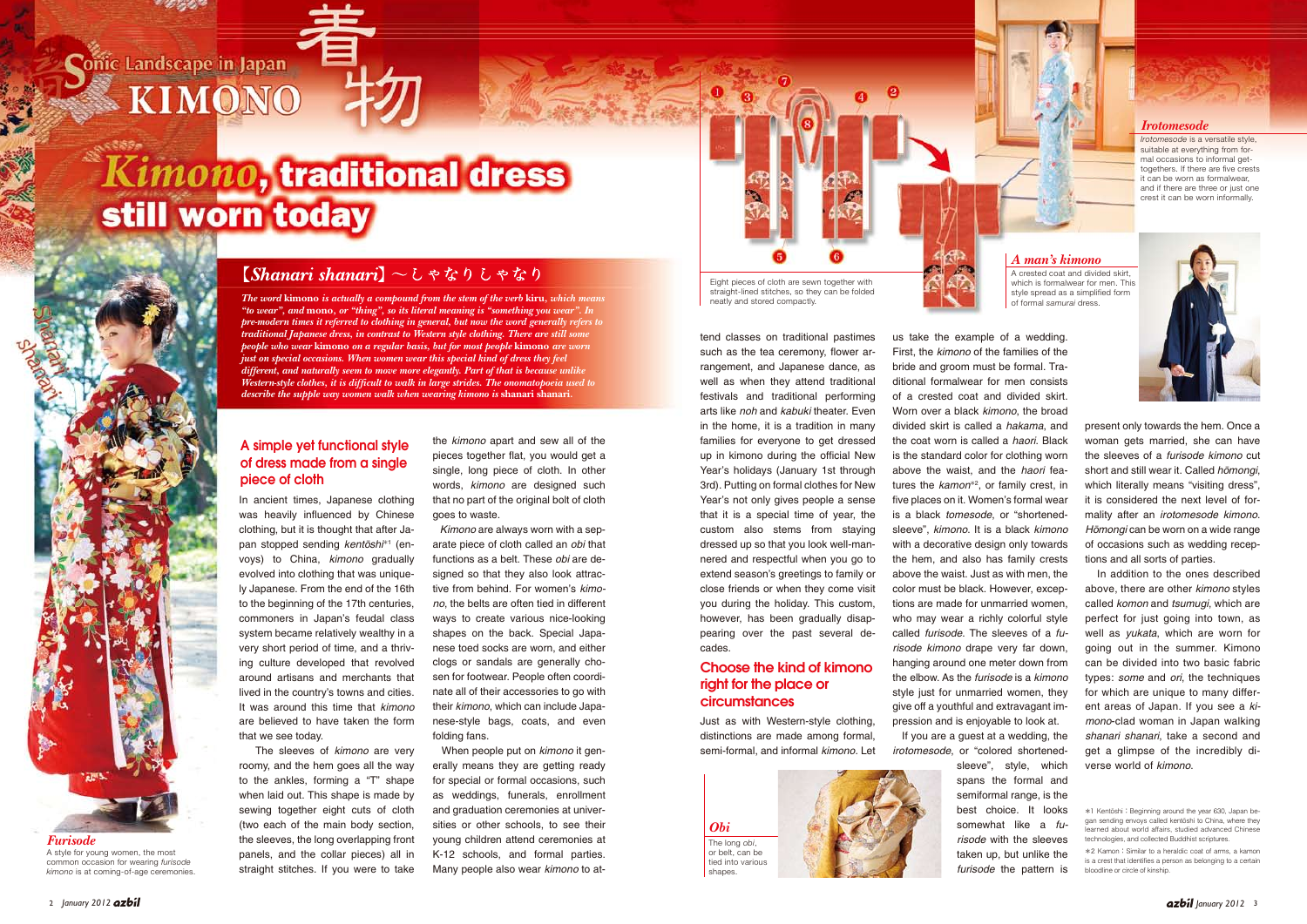## Changi DCS Plant



48 Changi Business Park Central 2, Singapore 486067  $Foun$ 

Changi Business Park is a business district in Singapore, where forward-looking businesses such as knowledge-intensive enterprises, high-tech businesses, and financial data centers are located. At the Changi DCS Plant, which supplies chilled water to the air conditioning systems of the buildings located in this business park, the monitoring and control system was recently revamped with the aim of further improving continuous stability of the chilled water supply. By installing a new, easy-to-use system, the Plant has achieved significant improvement in reliability of equipment operation.

#### Location



Development, construction and operation of district heating and cooling systems and facilities Business scope







**Mr. Joseph Ng** Chief Executive Officer





**Mr. Victor Tan** Senior Manager (Business Development)

install the Harmonas-DEO™ (Harmonized Automation System - Dependable Open) system proposed by Azbil Singapore Pte. Ltd. (ASG), a member of the azbil Group.

 "Installation of the Harmonas-DEO system has significantly improved the visibility of information and the ease of performing monitoring and control tasks. There is another major advantage of the system: it enables us to retrieve necessary data and process it The Harmonas-DEO installed in the monitoring room **parks such as Biopolis and Wood-** DCS Plant. After thorough and detailed tage of the system: it enables us to re- technology development capability," and the monitoring ro



 "We worked with ASG as partners for the DCS plant projects for Biopolis and Woodlands. We were very satisfied with the quality of ASG's Harmonas-DEO and other products as well as its support service," said Mr. Ng.

 "DCS plants must guarantee stable and continuous supply of chilled water 24 hours a day, every day of the year. Thus, reliability of the plant and the system is the most important requirement from a business perspective. With ASG, we can rest assured of prompt response in the shortest possible time should a problem occur," said Mr. Tan.

The Harmonas-DEO system was installed and set up during the period from 2009 to 2010. For effective utilization of assets, Keppel DHCS decided to continue using the existing monitoring and control system. All information collected by the existing system is transmitted to the Harmonas-DEO system. The newly installed control instruments and controllers are directly monitored and controlled by the Harmonas-DEO system. Furthermore, redundant design was adopted to further improve the operational reliability.

easily. For example, COP**\*3** data can be automatically computed in multiple patterns, thus contributing to reduced work hours. Furthermore, we have realized an efficient workflow for transmitting data from the Harmonas-DEO system to the ERP**\*4**-based system for processing fees charged to customers. We highly evaluate the Harmonas-DEO system's capabilities to enable easy linking with other systems and to main-

tain high data accuracy," said Mr. Poh. Also installed in the Changi DCS Plant is Yamatake's TSS (Thin client Supervisory Server) server/client system which allows monitoring and control in a multiclient environment. Since the Biopolis and Woodlands DCS Plants are already equipped with the Harmonas-DEO system, Keppel DHCS has constructed a system that allows remote monitoring and control of all three DCS plants from any of the three locations.

 "For instance, if an abnormality should occur in the Changi DCS Plant and the operator must leave the control room to go to the plant to take response action, he or she can ask the operator at the Biopolis or Woodlands DCS Plant to remotely monitor and control the equipment at the Changi DCS Plant temporarily via TSS," said Mr. Poh.

> A system which supplies chilled water from a centralized supply facility (plant) to a group of buildings in a district through its underground pipe network for the buildings' space cooling. This system is used in tropical and subtropical regions where heating is not necessary.

 Keppel DHCS plans to further enhance the system for stable and continuous supply of chilled water so that the Changi DCS Plant can respond to the growing need resulting from the increased number of buildings constructed in the business park in the future.

A system which supplies chilled water, hot water from a centralized supply facility (plant) to a group of buildings in a district through its underground pipe network for the buildings' space cooling and heating as well as for hot water sup-ply. Since this system eliminates the need for the installation of heat source facilities in individual buildings, it is expected to save energy and reduce environmental impact.

 DCS plants contribute to customers' energy reduction efforts. Now, we plan to achieve energy conservation in the plants themselves. To that end, we look forward to the support of the azbil Group that boasts expertise in the energy-saving field and advanced technology development capability," said Mr. Ng.



A method or concept that aims to improve management efficiency by comprehensively managing the management resources of an entire company to achieve effective utilization, as well as IT systems and software designed

Situated almost at the center of Southeast Asia and right on the equator, Singapore has prospered as a base of East-West trade since long ago. In recent years, companies in mainly developed nations including Japan have been actively injecting capital into Singapore to take advantage of its geographical superiority.

 Changi Business Park is located adjacent to the area that houses Changi Airport, Singapore's gateway for air travel. The development of this business park is still underway. In the site measuring about 66 hectares in total, about a dozen buildings have already been constructed, and companies, mainly those in the fields of high-tech businesses, research and development divisions of multinational companies, as well as the data management departments of financial institutions, have begun operation.

 The district cooling system (DCS)**\*1** of the Changi DCS Plant provides chilled water for the air conditioning systems of the buildings located in Changi Business Park. It boasts a refrigeration capacity of 30,000 refrigeration tons (RT) to ensure stable and continuous supply of chilled water to the buildings. Keppel DHCS that developed, installed, and operates the plant is known as the largest DHCS**\*2** provider in Singapore. The company not only provides district cooling service to Singapore's major business lands, but also actively conducts business relating to district heating and cooling systems (DHCS) in various parts of the world.

 "Since the Changi DCS Plant began operation in 2000, we have done everything to ensure reliable monitoring and control of the equipment including the refrigeration system in order to maintain stable and continuous supply of chilled water to customers in the area. However, as the development of Changi Business Park progressed and the number of companies operating in the park increased, in 2008 we began realizing the need to revamp the monitoring and control system," said Mr. Ng.

In addressing the issue described above, Keppel DHCS began examining the upgrade of the existing monitoring and control system at the Changi DCS Plant. After thorough and detailed examination, Keppel DHCS decided to

### *A project to strengthen monitoring and control performance to respond to increased users*

## *Responsive support essential for stable and continuous supply of chilled water 24/7*

## *Easy data retrieval and processing contribute to reduced work hours*



Control panels were newly installed in the plant. Cabinets store the controllers that control the chillers, pumps, and other equipment.

Yamatake's MagneWTM3000 electromagnetic flowmeters measure the flow of chilled water and coolants.

#### **glossary**

#### **\*1**s*DCS (District Cooling System)*

#### **\*2**s*DHCS (District Heating and Cooling System)*

#### **\*3**s*COP (Coefficient Of Performance)*

A COP is a numeric value that expresses how much energy is output from a given amount of energy input to the equipment. It is the ratio of the quantity of heat generated by the heat source equipment to the total energy consumed by the equipment. (Primary energy equivalents) of heat source equipment and other equipment)

#### **\*4**s*ERP (Enterprise Resource Planning)*



enables centralized monitoring and control of chillers and other equipment in the plant.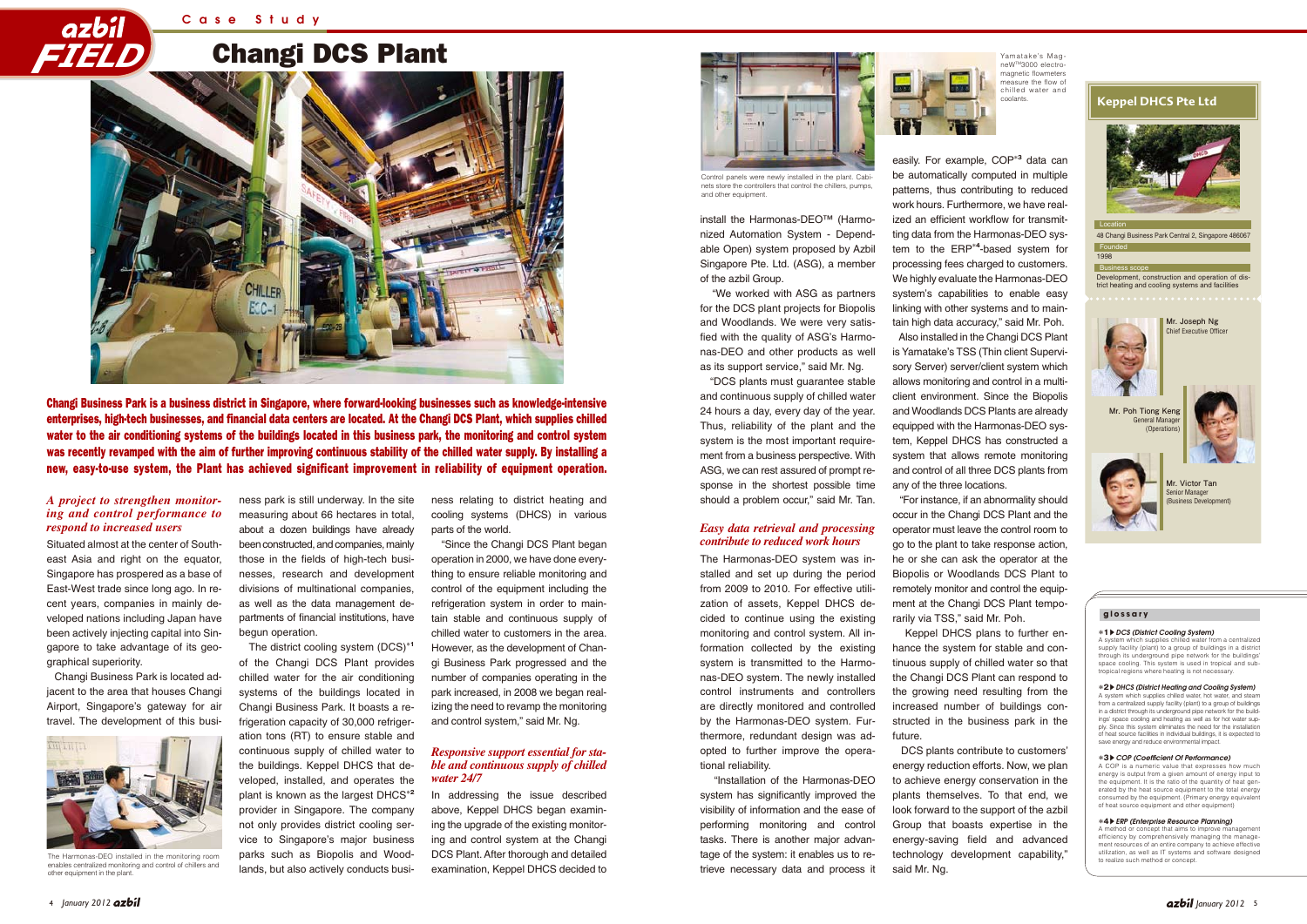for valve maintenance. One of the important goals for Yamatake in the future is to enlarge the maintenance service area so that service can be provided more quickly to global customers.

 An indispensable factor in pursuing its global business is how Yamatake cultivates personnel with advanced skills related to control valves. Upon request, we provide, mainly at the Kawara Technology Center in Fukuoka Prefecture, a course to train valve engineers for overseas assignment, and it has already accepted many trainees from overseas. In addition, training courses for valve production technologies are provided by skilled workers at the Shonan Factory. Yamatake is proactively developing programs designed to transmit to a new generation both the artisan skills essential to valve manufacture and the essential spirit of craftsmanship.

New stop or control liquid or<br>for opening and closing the<br>flow note. They are apportial not gas flow using a mechanism for opening and closing the flow path. They are essential not only for faucets and gas mains in kitchens and bathrooms, but also for heating, ventilation and air-conditioning (HVAC) facilities in office buildings and production facilities in factories. Valves are an absolutely basic piece of equipment in almost every situation, from daily life to industrial activities.

> In the future too, Yamatake looks forward to maximizing customers' value in offices and at factory and plant sites domestically and internationally, based on the results and know-how it has accumulated over many years as a control valve pioneer and on its expertise in measurement and control technologies.

## *Expertise of manufacturing the first control valve in Japan*

Today, Yamatake offers prod-<br>
ucts and services that take<br>
advantage of its technology<br>
and its uslue linew how assume ucts and services that take and its valve know-how accumulated over a long period in both its Building Automation and Advanced Automation businesses. To meet domestic and international

 For over 100 years, since its establishment in 1906, Yamatake has had a deep involvement in the development and manufacture of valves, lending a boost to Japan's industrial growth. It is said that the greatest technological innovation in the history of valves was the control



valve, which could not only shut off a flow, but regulate it at will. And in 1936, this company made its own bit of history by manufacturing Japan's first control valves—top and bottom guided double-seat control valves which were delivered to an oil refinery. In that sense, Yamatake was a pioneer that paved the way for Japan's control valve technology.

> In addition to efforts to expand its<br>products and services, Yamatake<br>is working to enhance its valve-re-<br>lated business by modifying its busin addition to efforts to expand its products and services, Yamatake is working to enhance its valve-reness structure. As part of our business direction, in April 2011 we created the Valve Production Development Department, which integrates the two departments of the Building Systems Company (BSC) and Advanced Automation Company (AAC) that develop control valves and valverelated products. By bringing together knowledge that extends beyond the individual frameworks of BSC and AAC, we expect that product development will benefit from synergy between the two businesses.

## *Providing comprehensive valve solutions in conjunction with measurement and control mechanisms*

customers' needs, we provide ad-

vanced products and systems such as the ACTIVAL™ Motorized Two-Way Valve for HVAC; the Valstaff™ Maintenance Support System, which aids decision-making for maintenance and improves maintenance efficiency by collecting data on the operating status of control valves in the field; and HART/Fieldbus Solutions,

which support stable and optimal operation on the production site by collecting, visualizing, and analyzing data on the operating status of valves, sensors, and other field instruments.

 Thus, Yamatake enjoys the considerable competitive advantage of providing not only control valves but also the measurement and control systems associated with them, integrated as comprehensive solutions that add high value to customers' buildings, factories and plants. In addition, we offer a wide range of services, from valve selection and installation to valve operation and maintenance.

## *Bringing together know-how from across business lines to achieve synergistic development*

 The valve development section is now working on products equipped gies for visualizing fluid flows

(CFD\*, etc.) and for assuring reliability, in addition to longstanding basic technologies for valve actuator design.

 Regarding the production of control valves, at the moment Yamatake is manufacturing valves for the market mainly at the following two production bases: Shonan Factory, producing primarily industrial control valves, and Azbil Control Instruments (Dalian) in China, with production lines for both HVAC and industrial control valves. In the future, however, the production bases will be optimized globally for optimal production and cost cutting.



Control valves prepared for shipment at the Shonan Factory. Customization results in various sizes and designs.

 To promote the valve business in the global market, Yamatake will also create cooperative structures with its partner companies in India, West Asia, the Middle East, as well as Brazil and the South American region, where rapid growth of the markets is expected.

 In addition, to support long-term reliable valve operation for international customers, Yamatake has opened valve maintenance centers in China, Thailand, Taiwan, Indonesia, Singapore and Malaysia to meet local needs



**Makoto Kawai Executive Director and Managing Executive Officer Yamatake Corporation**



## **Yamatake provides comprehensive valve solutions to satisfy customers' needs around the world**

From everyday life to the industrial workplace, valves are everywhere at work behind the scenes in the modern world. Yamatake, which manufactured the first control valve in Japan, strives to provide both domestic and international customers with total solutions for control valve applications, based on comprehensive know-how cultivated in its valve business and on its advanced measurement and control technologies.

<sup>\*</sup>Computational fluid dynamics, a numerical analysis simulation method for flow monitoring in which a compute is used to analyze formulas related to the motion of invisible fluids (air, water, etc.).